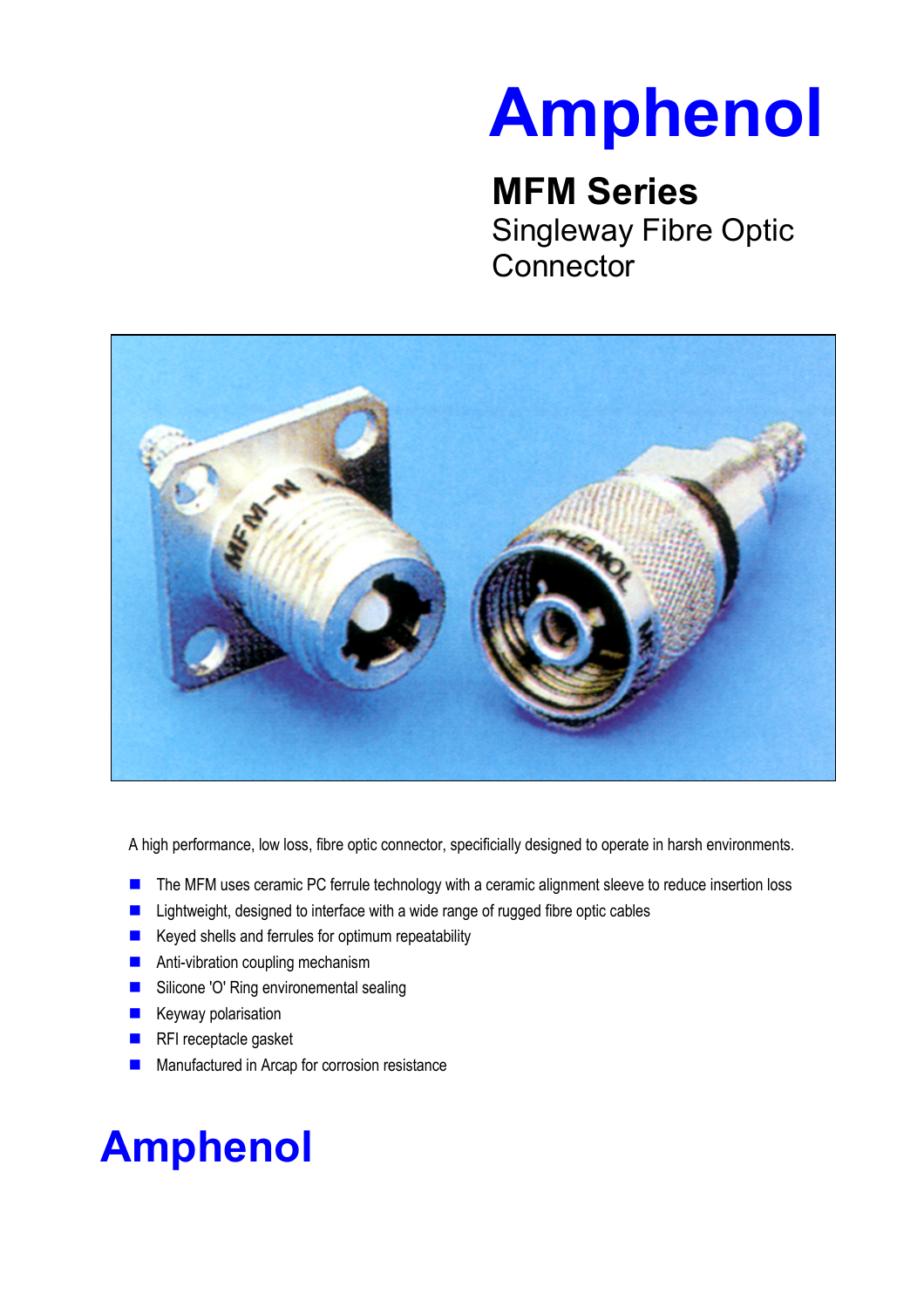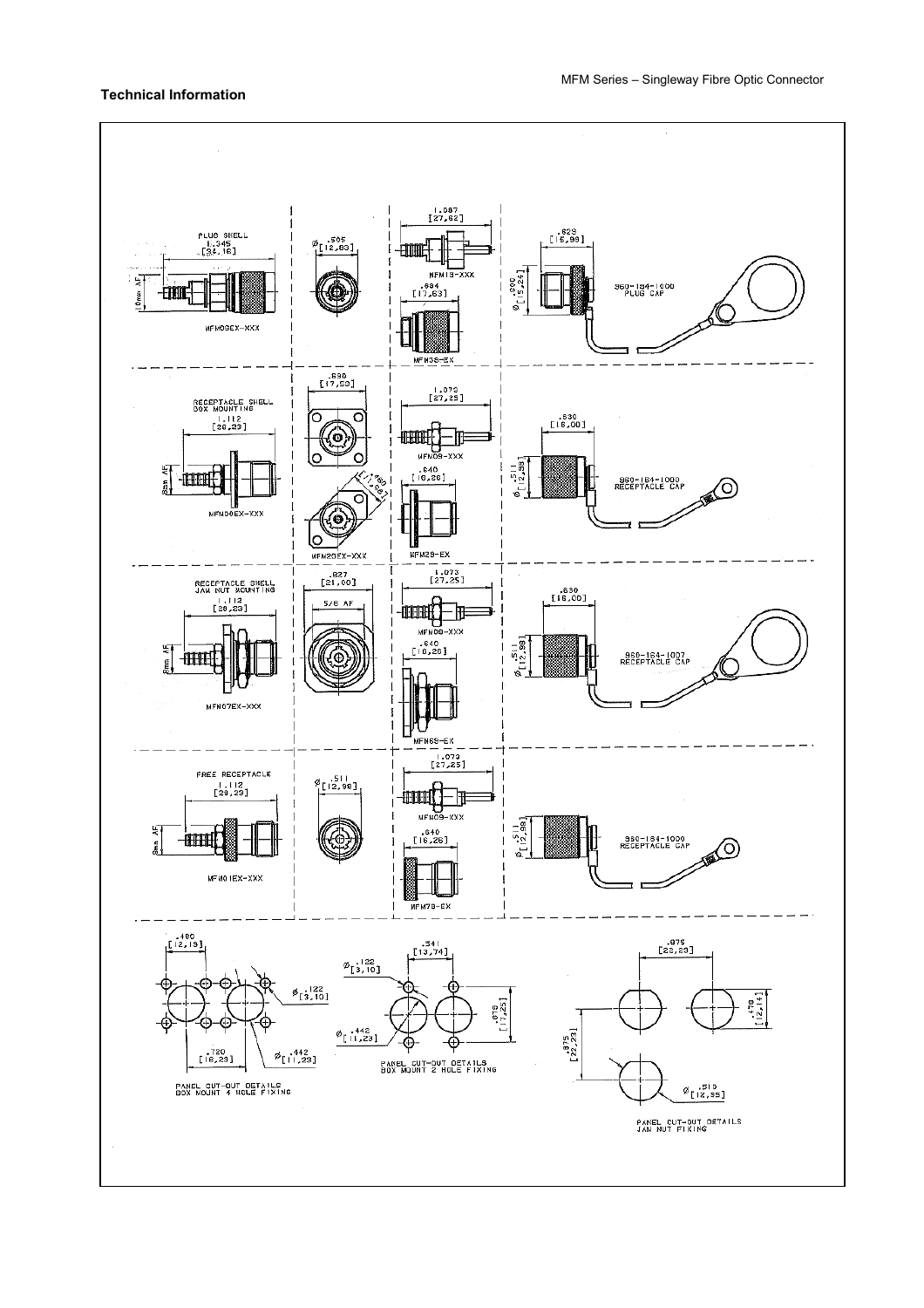#### **Performance**

| <b>Optical</b>                                                     |                |          |                                    |                                 |  |  |  |
|--------------------------------------------------------------------|----------------|----------|------------------------------------|---------------------------------|--|--|--|
| Attenuation                                                        |                |          | Typically 0.25 with 62.5/125 cable |                                 |  |  |  |
| Repeatability                                                      | $0.1dB$        |          |                                    |                                 |  |  |  |
| <b>Fibre Types</b>                                                 | 50/125         |          | 62.5/125                           |                                 |  |  |  |
|                                                                    | 85/125         |          | 100/140                            |                                 |  |  |  |
|                                                                    | 200/280        |          | 8/125                              |                                 |  |  |  |
| <b>Cable Types</b>                                                 | $-001$         | 62.5/125 | 2.75 OD                            | Ruggedised                      |  |  |  |
|                                                                    | $-002$         | 62.5/125 | 6.2 OD                             | Ruggedised                      |  |  |  |
|                                                                    | $-003$         | 62.5/125 | 2.75 OD                            | Loose Tube                      |  |  |  |
|                                                                    | $-004$         | 200/280  | 2.5 OD                             | Ruggedised                      |  |  |  |
|                                                                    | $-005$         | 100/140  | 1.6 OD                             | <b>Ruggedised</b>               |  |  |  |
|                                                                    | $-006$         | 8/125    | 2.75 OD                            | Ruggedised                      |  |  |  |
|                                                                    | $-007$         | 8/125    | 6.2 OD                             | Ruggedised                      |  |  |  |
|                                                                    | $-008$         | 62.5/125 | 2.75 TJ                            | Santaprene Boot                 |  |  |  |
|                                                                    | $-015$         | 100/140  | 1.5 <sub>mm</sub>                  | <b>Buffer</b>                   |  |  |  |
|                                                                    | $-017$         | 62.5/125 | 5.4 OD                             | -7 Crimp Ferrule and Heatshrink |  |  |  |
| Many other cable types are available – contact factory for details |                |          |                                    |                                 |  |  |  |
| <b>Termination Method</b>                                          | Epoxy / Polish |          |                                    |                                 |  |  |  |

| <b>Environmental</b> |                                                      |  |  |  |
|----------------------|------------------------------------------------------|--|--|--|
| Temperature Range    | -65 $^{\circ}$ C / +155 $^{\circ}$ C cable dependent |  |  |  |
| Vibration            | As per pr EN 2519 Test D3 Method A                   |  |  |  |

| <b>Mechanical</b> |                                      |  |  |  |  |
|-------------------|--------------------------------------|--|--|--|--|
| Durability        | >500 matings                         |  |  |  |  |
| <b>Materials</b>  | Shell<br>$:$ Arcap                   |  |  |  |  |
|                   | : PC Zirconia Ceramic<br>Ferrule     |  |  |  |  |
|                   | Alignment Sleeve : Zirconia Ceramic  |  |  |  |  |
|                   | 'O' Ring (Seals) : Silicone          |  |  |  |  |
|                   | <b>Boot</b><br>$\therefore$ Silicone |  |  |  |  |

| <b>Termination Tools and Consumables</b>                                                |                      |  |  |  |  |
|-----------------------------------------------------------------------------------------|----------------------|--|--|--|--|
| <b>Basic Termination Kit</b>                                                            | $927 - 100 - 3000$   |  |  |  |  |
| Add on Kit                                                                              | $.927 - 100 - .3500$ |  |  |  |  |
| Consumable Pack (50 terminations approximately)                                         | $927 - 100 - 6000$   |  |  |  |  |
| Other items of tooling may be purchased separately. Please contact factory for details. |                      |  |  |  |  |